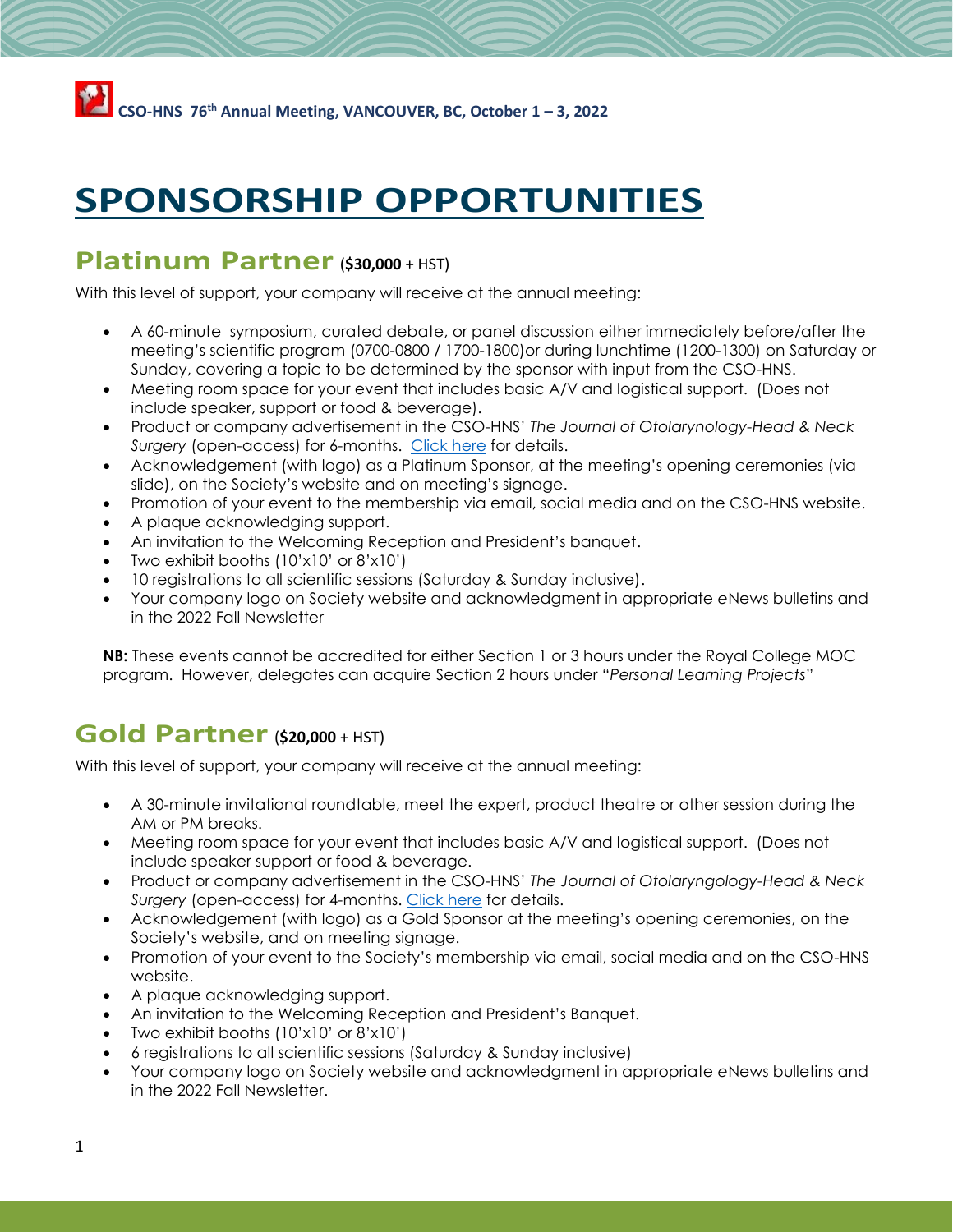## **Silver Partner**(**\$10,000** + HST)

With this level of support, your company will receive at the annual meeting:

- A 10-minute promotional video played on a monitor located in the Bayshore Foyer (Saturday and Sunday inclusive).
- Product or company advertisement in the CSO-HNS' *The Journal of Otolarynology-Head & Neck Surgery* (open-access) for 2-months. [Click here](http://www.entcanada.org/wp-content/uploads/Digital-Advertising-JOTO-for-AGM-Sponsors.pdf) for details.
- Acknowledgement as a Silver Sponsor at the meeting's opening ceremonies, on the Society's website, and on meeting signage.
- Promotion of your video to the membership via email, social media and on the CSO-HNS website.
- An invitation to the Welcoming Reception.
- Two exhibit booths (10'x10' or 8'x10').
- 4 registrations to all scientific sessions (Saturday & Sunday inclusive).
- Company acknowledged on website, in appropriate *eNews* bulletins and 2022 Fall Newsletter.

### **Bronze Partner**(**\$5,000** + HST)

With this level of support, your company will receive at the annual meeting:

- An acknowledgement as a Bronze Sponsor on the Society's website, at the meeting's opening session, and on exhibit hall signage.
- An invitation to the Welcoming Reception.
- One exhibit booth (10'x10' or 8'x10').
- 2 registrations to all scientific sessions (Saturday & Sunday inclusive).
- Company acknowledged on website, appropriate *eNews* bulletins and 2022 Fall Newsletter.

### **Exhibitor** (\$3,600 includes GST)

With this level of support, your company will receive at the annual meeting:

- One exhibit booth (10'x10' or 8'x10').
- Two company representatives.
- An invitation to the Welcoming Reception.
- Name on exhibits area signage.

# **ADDITIONAL SPONSORSHIP OPPORTUNITIES**

For more information concerning these options, please contact Donna Humphrey at [entcanada@csohns.org.](mailto:entcanada@csohns.org)

# **Sustainable Initiative**

#### **Supported by…**

This partnership will measure and offset the carbon emissions of the conference for air travel. An interactive electronic "Sustainability Checklist" will be promoted to delegates of the meeting and include simple daily tasks that encourage delegates to act with sustainability in mind during the congress.